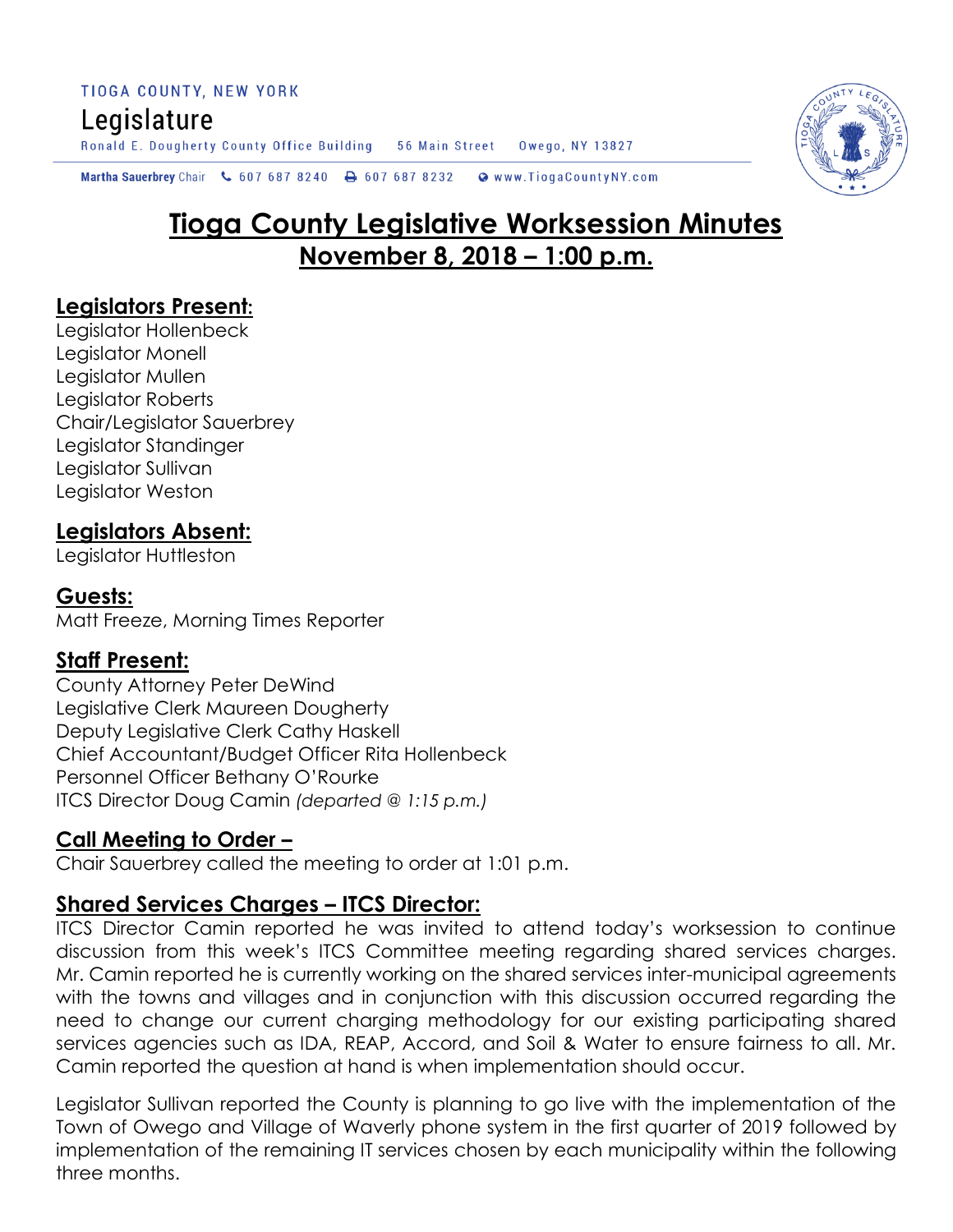Legislator Sullivan reported the ITCS Committee previously agreed our current customers would be subject to the same charging methodology used for the municipalities to ensure fairness. Legislator Sullivan inquired as to whether implementation of the new charging methodology should occur on January 1, 2019 or on the go live date with the Town of Owego and Village of Waverly.

Mr. Camin reported he spoke with Soil & Water District Manager Walsh approximately three weeks ago and provided estimated costs.

Mr. Camin reported he spoke with former IDA Executive Director Myers, however, with this position currently in transition he will need to re-address this with his successor. Chair Sauerbrey reported she does not foresee an issue with the IDA's participation.

Mr. Camin reported REAP has limited office hours, therefore, has not had an opportunity for discussion with the REAP Director.

Mr. Camin reported all of the formulas are in place to do the calculations and ITCS is prepared for implementation as soon as January 1, 2019.

Chair Sauerbrey reported Tioga County Tourism would also be a participating entity in this shared services agreement. Mr. Camin reported Tourism would be participating as early as 12/1/18 based on their current need.

Legislator Hollenbeck reported Soil & Water does many things for the County and inquired about possible trading of services.

Legislator Roberts reported the Legislature already made the determination to charge Soil & Water along with all the other outside participating shared services entities and they are agreeable to this. Legislator Roberts reported he is not in favor of reversing this decision and Legislator Sullivan concurred.

Legislator Sullivan reported Ms. Walsh previously acknowledged she is getting a price break compared to receiving services at market rate.

Legislator Weston inquired as to whether the County would make a profit from offering these services. Broadly speaking, Mr. Camin reported the County would not.

On a straw poll vote, Legislators Monell, Weston, Roberts, Standinger, Mullen, Hollenbeck, Sullivan, and Sauerbrey were in favor of moving forward with the implementation of charging the participating outside shared services agencies effective January 1, 2019 with Legislator Huttleston being absent.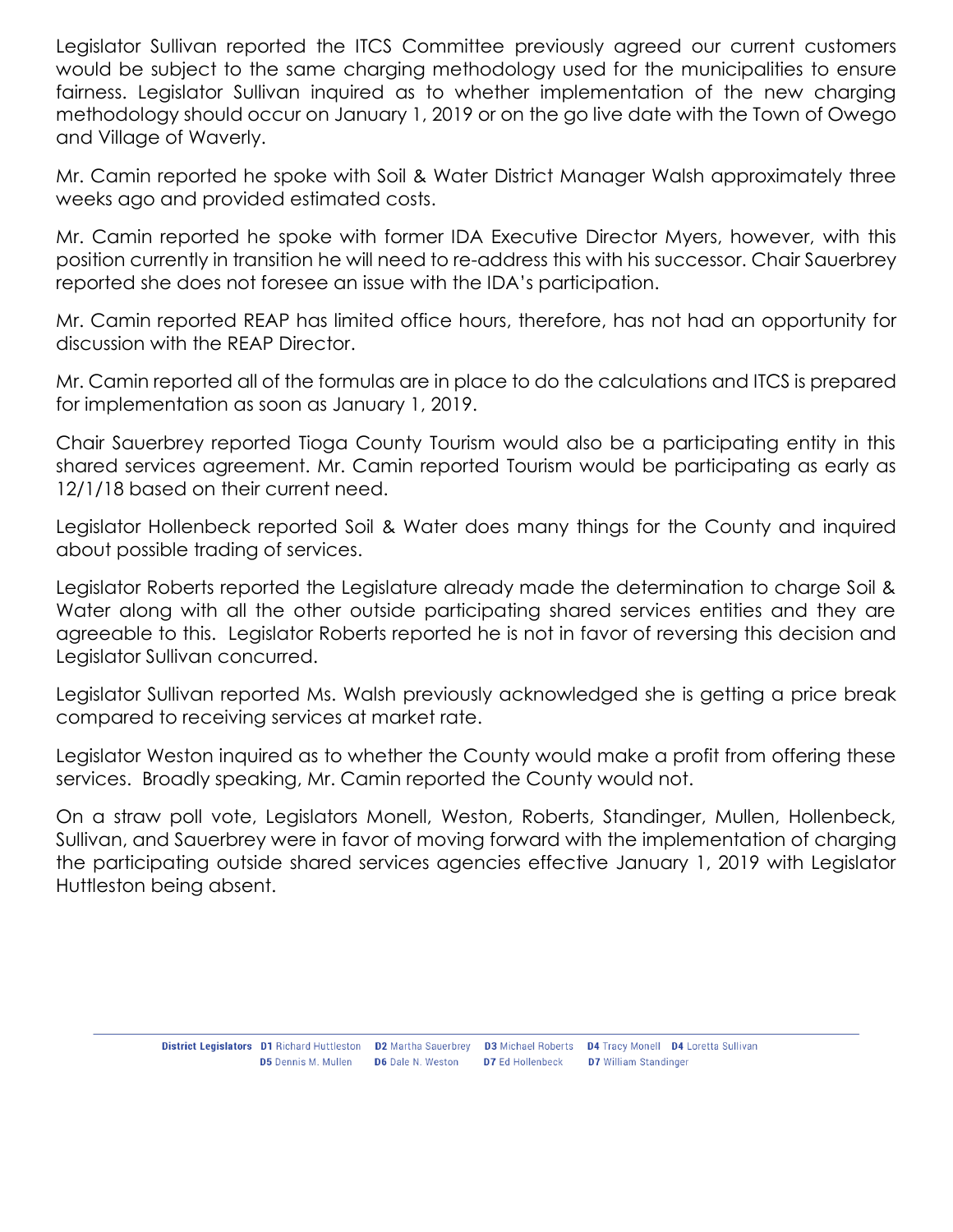### **2019 Budget Update – Budget Officer:**

Budget Officer Hollenbeck reviewed handouts identifying tax rates, exempt impact report and rates, assessed value, and equalization rates that will all be part of the published tentative budget.

Ms. Hollenbeck reported the tax levy rate increased \$345,000 or 1.54% from 2018 to 2019.

Ms. Hollenbeck reported the overall increase from the tax levy is \$485,247 or 2.05%.

Ms. Hollenbeck reported the tax exempt impact report is in summary format in order to provide a 5-year trend from 2015 – 2019. Ms. Hollenbeck reported the equalized full value of the county's property over the last five years is \$3.3 – 3.5 billion. Ms. Hollenbeck reported the County's exempt rate is 26%. Ms. Hollenbeck reported the higher percentage of exempt properties creates more burden on the non-exempt properties.

Ms. Hollenbeck reported the growth in assessed value might have to do with the actual equalization rate because when the equalization rate decreases the market value of the property increases and vice versa. Ms. Hollenbeck reported that overall the increased assessed total value is \$150 million over the last five years.

Legislator Weston inquired whether the County has more or less tax-exempt properties than in the past. Ms. Hollenbeck reported there are less number of parcels, however, the total number of PILOTs and total exemption dollars has increased. Of the 26% exempt parcels, Ms. Hollenbeck reported 16-20% are categorized as special district, village-owned, school district, IDA, not-for-profit/religious organizations over the past five years.

In regards to full valuation, Ms. Hollenbeck reported the County's total growth from 2015 – 2019 is approximately \$92 million. Ms. Hollenbeck reported that in 2019 the tax rate is \$9.02/per 1000.

Ms. Hollenbeck reported she will present the budget brief highlighting the highest expenditures, revenues, year-to-year changes, and tax rate at next week's budget public hearing on Tuesday, November 13<sup>th</sup>. Ms. Hollenbeck reported she would email the published tentative budget and budget message to the Legislature this weekend, as well as publish on the County's website on Monday, November 12<sup>th</sup>. Legislator Sullivan requested Ms. Hollenbeck provide her with a hardcopy of tentative budget.

Chair Sauerbrey reported earlier this week a representative from the NYS Comptroller's office was here to do a presentation and he discussed fund balances. Chair Sauerbrey inquired about the rule on fund balance and discovered there is no rule. However, the County needs to adopt a fund balance plan. Chair Sauerbrey reported adoption of this type of policy would put the County in better position in the event of an audit. Ms. Hollenbeck reported she has gathered a couple of fund balance policies from counties comparable in size to ours. **ACTION ITEM: As of January 2019, the Legislature needs to start the process of drafting a fund** 

**balance plan.** 

# **Approval of Worksession Minutes – October 25, 2018:**

Legislator Monell motioned to approve the October 25, 2018 Legislative Worksession minutes as written, seconded by Legislator Hollenbeck with Legislators Hollenbeck, Monell, Mullen, Roberts, Sauerbrey, Standinger, Sullivan and Weston voting yes with Legislator Huttleston being absent. Motion carried.

# **Action Items:**

Currently, there are no action items.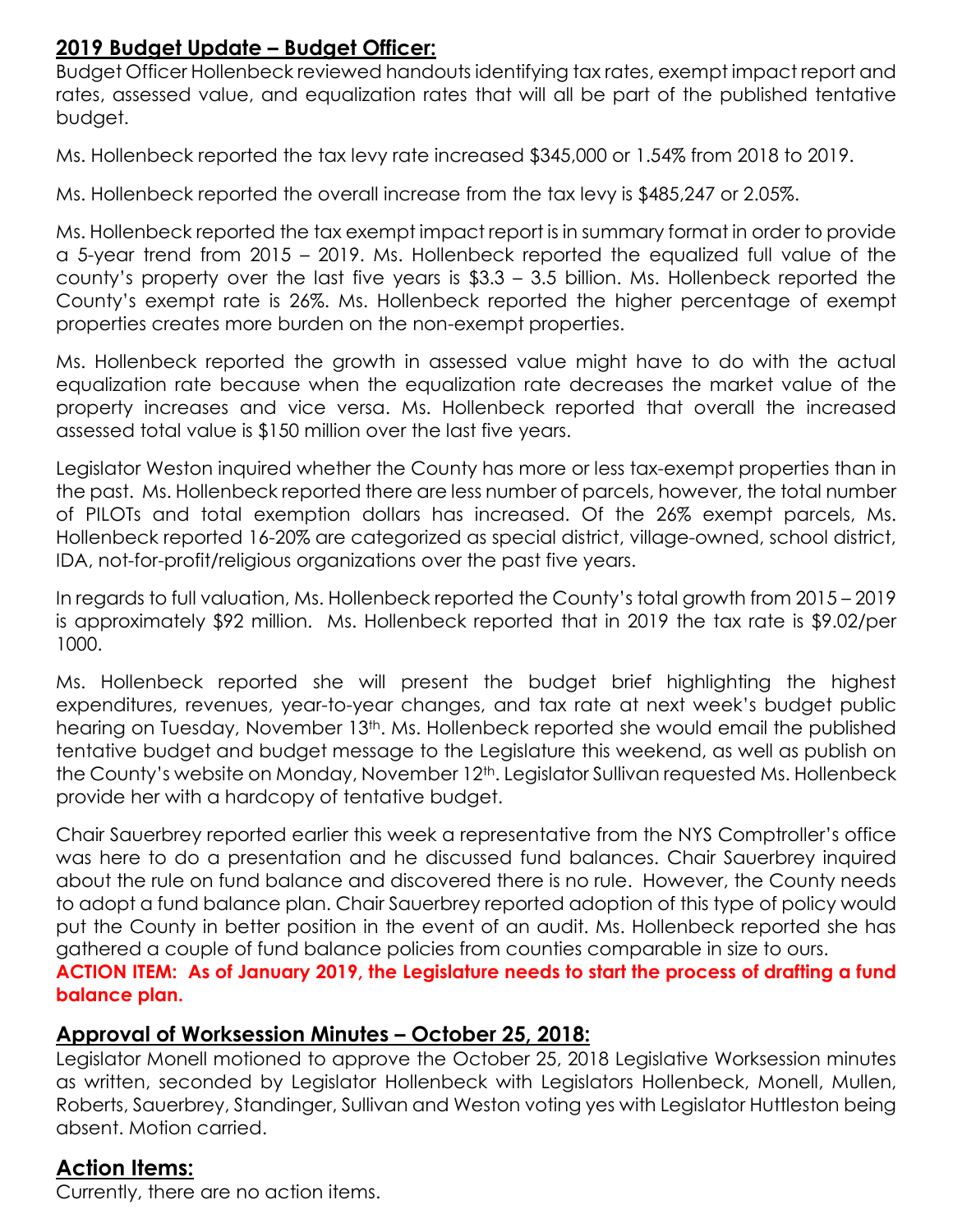#### **Legislative Support – Legislative Clerk Dougherty:**  *Approval of Legislative Support Committee Minutes – October 11, 2018:*

Legislator Monell motioned to approve the October 11, 2018 minutes as written, seconded by Legislator Mullen with Legislators Hollenbeck, Monell, Mullen, Roberts, Sauerbrey, Standinger, Sullivan and Weston voting yes and Legislator Huttleston being absent. Motion carried.

Legislative Clerk Dougherty reported the following:

- The November Legislative Meeting is Tuesday, November 13, 2018, at 12:00 p.m*.* in the Hubbard Auditorium. The Budget Hearing will be held at 10:00 a.m. in the Hubbard Auditorium followed by Finance/Legal Committee at 10:30 a.m. in the Legislative Conference Room.
- Chair Sauerbrey will do the prayer and pledge and start the voting process at the November 13, 2018 Legislature meeting.
- Budget is tracking well.

# **Proclamations (2) –**

- *Smoking and Lung Cancer Awareness –* Legislator Standinger will read and present this resolution to Public Health at the November 13, 2018 Legislature meeting.
- *Adoption Awareness Month* This resolution will just be noted in the minutes of the November 13, 2018 Legislature meeting.

# **Resolutions:**

All resolutions were reviewed for the November 13, 2018 Legislature meeting with discussion occurring on the following:

- *Authorize Contract between NYS Office of Indigent Legal Services (ILS) and Tioga County –* County Attorney DeWind reported this is the first step in the contract process and is currently working on the actual five-year agreement. Mr. DeWind reported the Attorney General's office is currently taking two months to review. Mr. DeWind reported Mr. Awad is anticipating closing his practice in January 2019.
- *Resolution to Support Cornell Cooperative Extension (CCE) Associations in the State of New York* – Legislator Sullivan inquired about this resolution. Legislator Mullen reported this is similar to the resolution that was done last year.
- *Re-Title and Amend Classifications, Authorize Hourly Pay Rates: Emergency Services –* Legislator Monell inquired as to where the funding is coming from to support the creation of four new positions. Personnel Officer O'Rourke reported Emergency Services has three existing positions currently titled as EMT instructor and they would like to abolish the EMT Instructor classification and create four classifications with specified rates of pay. Ms. O'Rourke reported it is her understanding that the three individuals may move between these four titles, as needed and qualified. Ms. O'Rourke reported Emergency Services would be working with Personnel and Treasurer's Office (payroll) on reporting the role the individual fulfilled and the rate of pay associated with that role each time the individual works. Ms. O'Rourke reported Emergency Services wanted to have more distinguishing titles to identify the actual type of work performed.

For example, Chair Sauerbrey reported a certified EMT instructor was fulfilling the duties of a victim helper, but receiving compensation as EMT Instructor at a much higher rate of pay than the victim helper salary. In this scenario, Chair Sauerbrey reported this could be a cost-savings to the County.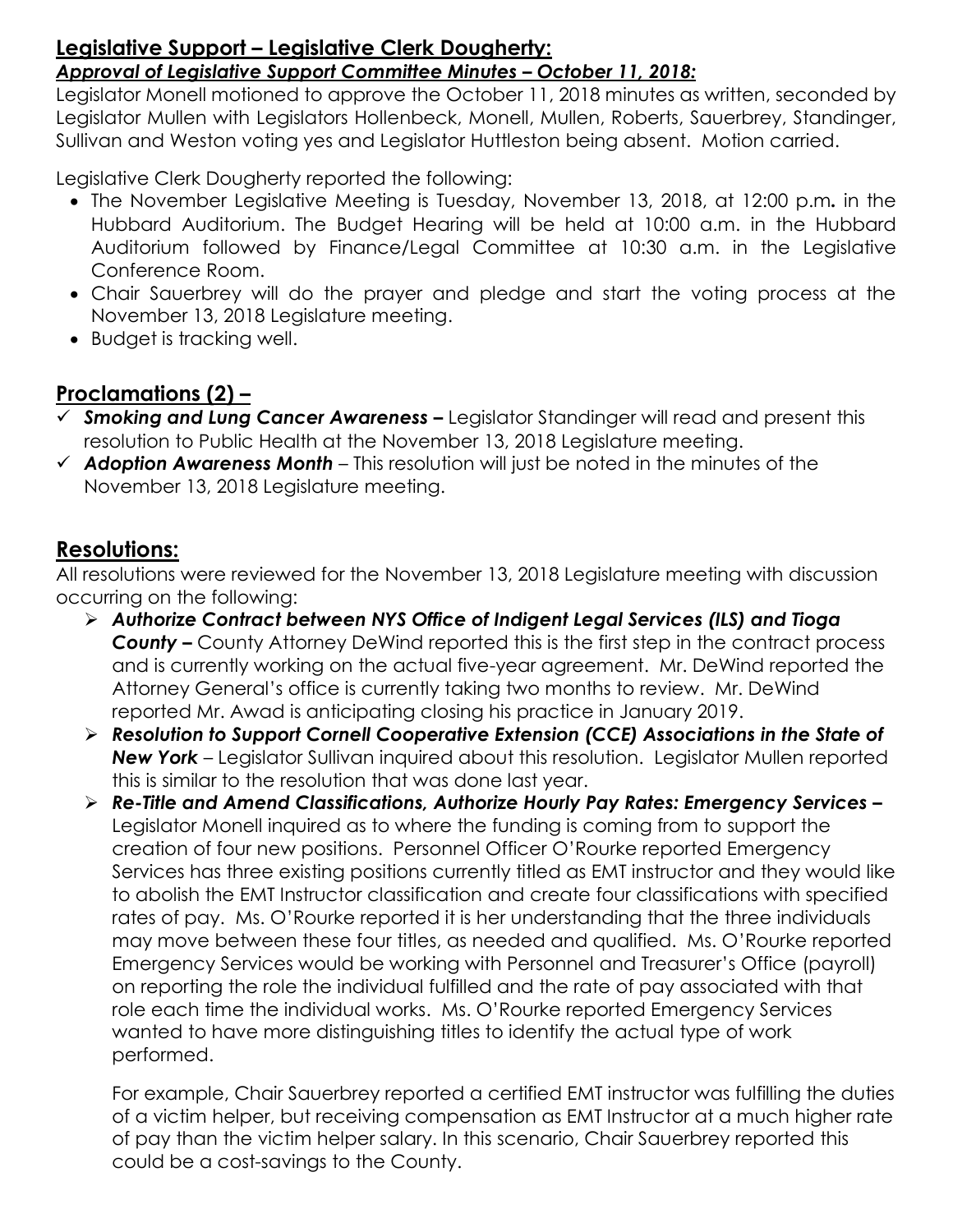Legislator Sullivan inquired about the EMT Instructors salary. Ms. O'Rourke reported the salaries vary from \$12.00 - \$26.00 for these three individuals.

From a payroll standpoint, Legislator Sullivan inquired about the logistics. Ms. O'Rourke reported this is yet to be determined because the Emergency Services Director was hoping to report information directly to the Treasurer's Office for payroll purposes, but the Personnel Office needs to verify these individuals are qualified for the role they are working. Ms. O'Rourke reported this is not how Personnel would typically handle the request of one person working in several different titles with compensation changes for each title.

Legislator Monell inquired as to when this will go into effect. Ms. O'Rourke reported the resolution is effective next week.

Legislator Sullivan inquired as to need to have this resolution go into effect as early as next week when logistically this has not been resolved.

Legislator Mullen reported we have county employees currently doing this type of work and in order to pay them correctly we need them to be qualified to fit into one of these categories otherwise we could be paying overtime to County employees in their current role.

Legislator Monell recommended pulling the resolution for further discussion at next week's Legal/Finance Committee with the option for late-file resolution consideration.

Legislator Sullivan recommended moving discussion to Executive Session at the conclusion of this meeting. Chair Sauerbrey reported she did not believe further discussion would resolve this issue today, as Emergency Services Director Simmons needs to be present.

On a straw poll vote, Legislators Monell, Mullen, Roberts, Weston, Standinger, Hollenbeck, Sullivan, and Sauerbrey were in favor of pulling this resolution for late-file consideration at next week's Legal/Finance Committee meeting with Legislator Huttleston being absent. As Chair of Public Safety, Legislator Mullen will invite Emergency Services Director Simmons to attend the Legal/Finance meeting for further clarification.

#### **Late-File Resolutions:**

 *Re-Title and Amend Classifications, Authorize Hourly Pay Rates: Emergency Services –* Resolution was pulled during the worksession for re-presentation at the Legal/Finance Committee meeting on November 13th.

#### **Other:**

- *NYSAC Conference* Chair Sauerbrey announced the next NYSAC conference would be held late January/early February if any Legislator were interested in attending.
- *Date Change for 2nd November Worksession* Chair Sauerbrey reminded the Legislature that due to the Thanksgiving holiday, the 2nd November worksession has been rescheduled to Tuesday, November 20<sup>th</sup>.